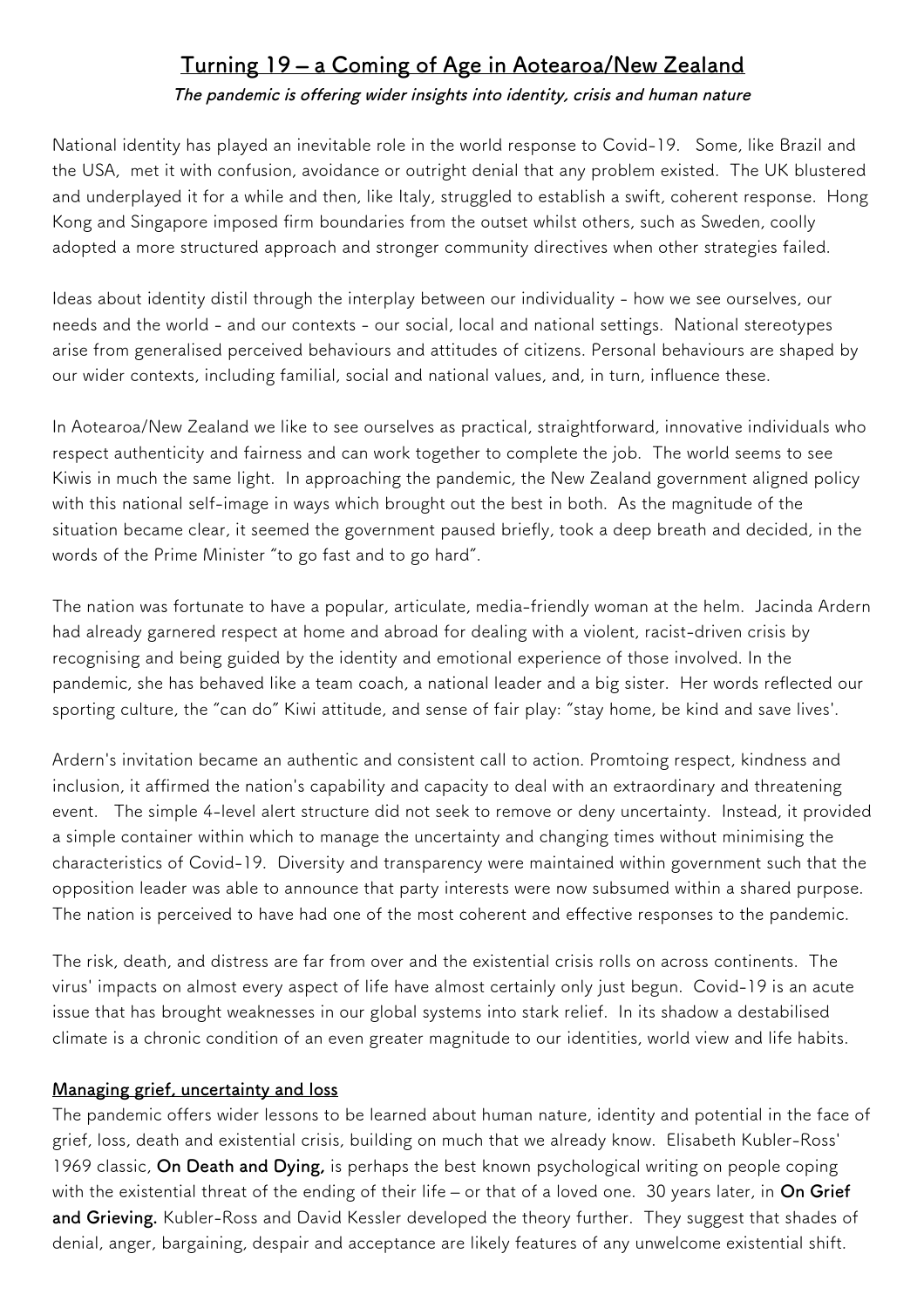Another psychologist, Rosemary Randall, observed that whilst not everyone follows all the Kubler-Ross stages, the process can be read as an initial Recognition of a crisis, followed by a Resistance to it, before Opening to the reality of the situation. These phases can be observed in the process of all nations facing the pandemic, even though their eventual behaviour and responses to the crisis varied greatly.

Drawing on the work of another writer on grief, William Worden, Randall suggests that we can approach a crisis as a set of tasks, or we can suffer it as an imposition. Whether individuals automatically embrace uncertainty and change in a more structured, task-focussed way or see it as unwelcome, frightening and chaotic has much to do with our sense of identity and familiar, unquestioned ways of making meaning and sense of the world, and our place in it. Most of us probably experience aspects of both approaches.

When we see change as an imposition, we can experience our emotions as alien, hard-wired, unavoidable and threatening. We make meaning accordingly, becoming isolated victims or embattled fighters, hostage to our own nature. We justify our efforts as if no other outcome is possible. Such thinking has excused injustices in the collective, whilst individuals fall into thinking "it's who I am" or "just how the world is".

Recent insights suggest emotions can be usefully understood as an expression of a flow of information, the felt-sense of being part of the world . Importantly, they let us know about our particular needs at any given moment. And, like the physical micro-skills we learned to balance and ride a bicycle, emotions are instinctual, natural and embodied. They become second-nature and easily taken for granted. But crisis is the call to pay attention, as if the handle bars had come loose and shifted through 90 degrees mid-ride.

We can also take for granted the patterns of meaning we make from the felt-sense of our emotions. Needs are prior to the meaning and identity built off our emotions. We are less challenged when we stick to our familiar frames or learned ways of being. But this risks the traumatic feedback of reality: whether cycling or making meaning of change, loss and uncertainty, it is wise to include new conditions as we fnd them.

When we approach emotions as immediate information we can address them primarily in present context. To do so we must reassess habits of meaning-making and open to wider possibilities than our old frames.

The Denial phase named by Kubler-Ross could be understood as a response to the felt-sense of our need to feel solid and not become overwhelmed. But it more often justifes our rejection of anything outside our worldview, or our denial of our own needs. Anger can be seen as information about how well boundaries are being held, recognised or respected – but it tends to be turned against others, ourselves, events, fate or even God. Bargaining calls us to relationship and inclusivity – but it can perpetuate an inner or outer struggle to maintain an apparently essential pillar of our identity. Despair can be the profound recognition that everything changes – or fuel a total loss of trust in self, others, or life itself.

All these variants of meaning-making and response can be observed in the range of behaviours and responses around the world to the Coronavirus pandemic. In 2019, David Kessler suggested an extra dimension to the Kubler-Ross map of Grieving. Making New Meaning is how learnings from an existential crisis are integrated in our lives, enhancing our understanding of purpose and values.

## **Global Crisis, Thoughtful Government, National Interests, Shared Insights, Individual Meaning**

Psychologist Viktor Frankl is credited with saying "between stimulus and response there is a space. In that space is our power to choose our response. In our response lies our growth and our freedom." The Ardern Government in Aotearoa/New Zealand used this space to refect and choose promptly, rather than make a